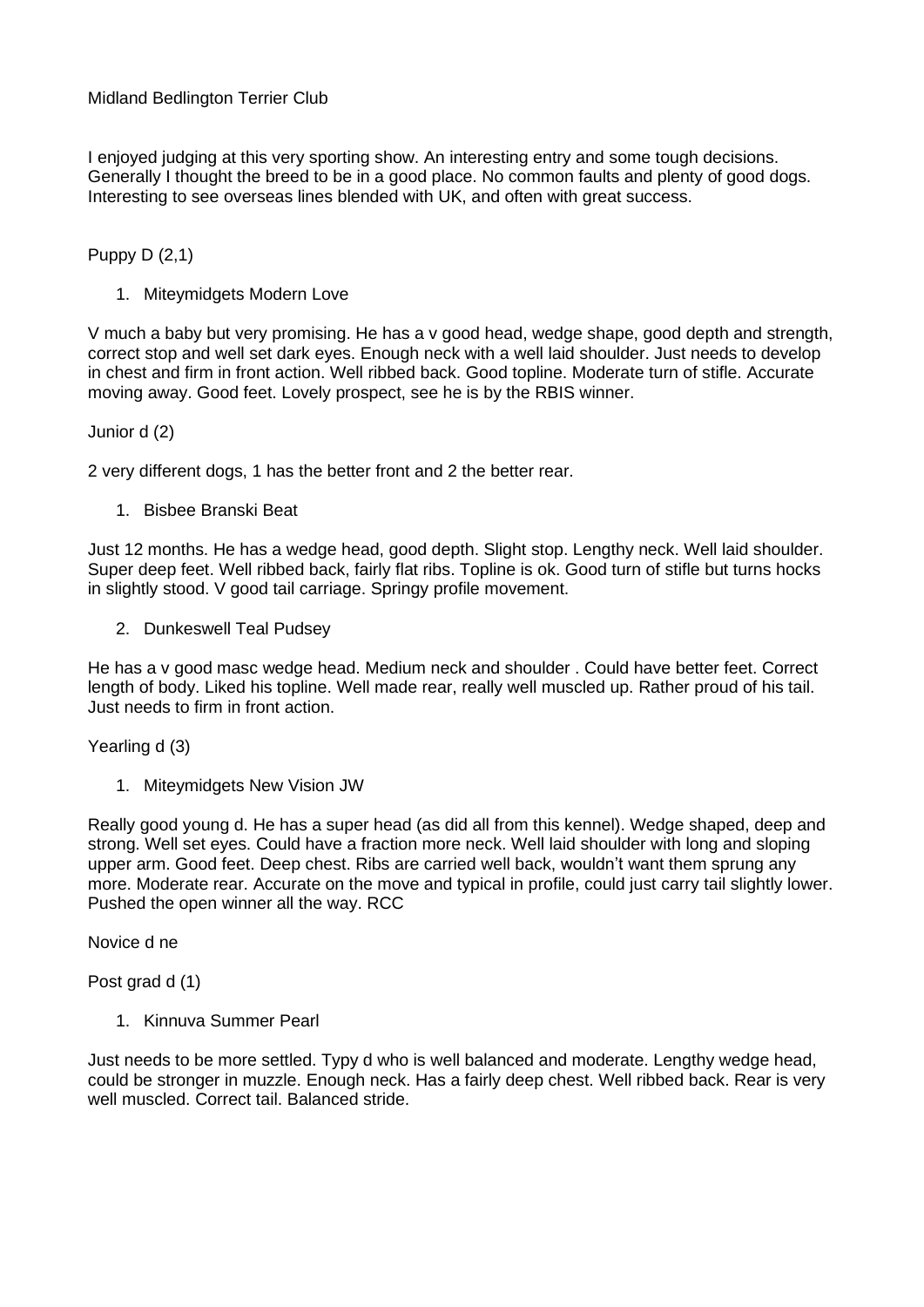Limit d (6,1)

1. Tunman Full Throttle at Jukenblu

Well balanced and proportioned d, who moved well. He has a good head, strength without coarseness. Good eye. Could have a bit more neck. Quite a good shoulder. Deep chest. Good feet. Could have slightly more arch to loin. Moderate rear, v well muscled and strong. Good feet.

2. Ozbreeze Surprise of the Day at Vakurblue

Close up and a shapely d. He has a strong, masc head. Ok neck and front. Good width of chest. Topline has arch. Needs to be better in rear, turns hocks in slightly on table and not as well muscled as 1. Overall a v good d.

3. Dunkeswell Teal Pudsey

Open d (6,2)

1. Ch Tcheria Tcharleston

Really good mature d. Holds his v good outline on the move. Liked his head, wedge shaped with strength. Good eyes. Lengthy neck. Well laid shoulder. Good depth and width of chest, giving correct horseshoe front. Well ribbed. Liked his topline. Carries tail well strong ear with moderate angulation. CC & RBIS

2. Ch Rhicullen Rennie Mac

Liked his outline. Has a better front and head than 3. Long and masc head. Dark eyes. Moderate neck. Fair lay of shoulder. Deep chest. Had a good topline. Moderate rear, could be better moving away. Plenty of him.

3. Bluesmurf Boogie Woogie

Veteran d (1)

1. Ch Yarbach Federers Final

He is a very good mover, accurate out and back with a springy typical profile. Liked his head, long and wedge shaped. Medium neck. Moderate and balanced in his angulation. Well ribbed back. Just a little extreme in his topline. Feet are ok.

Special beginners d (2,1)

1. Jobanker Rocky Road

He is a masc d with a balanced stride. Liked his proportions. Ribs go well back. Topline is ok.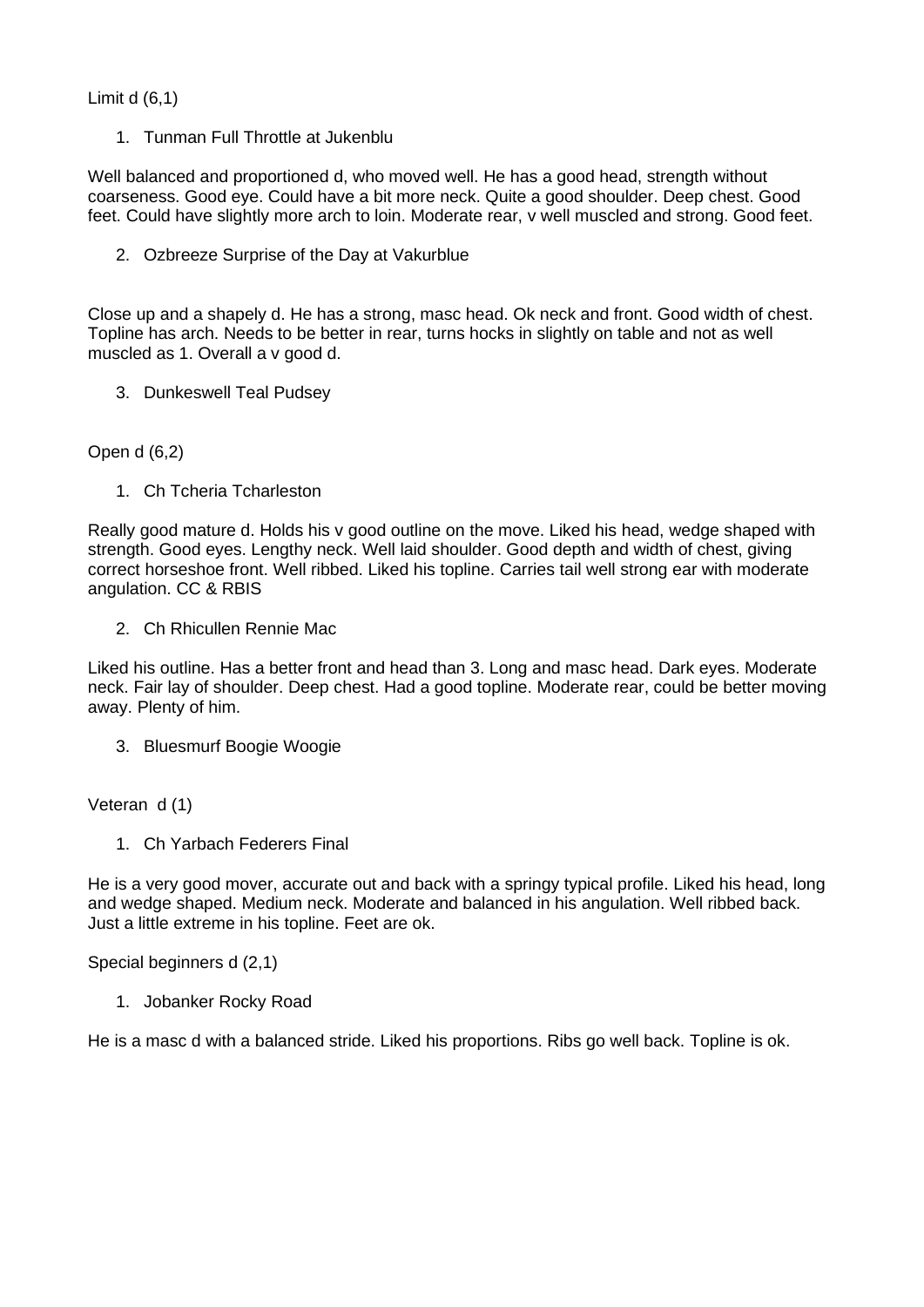Puppy b. (4,1)

1. Conekesheved Too Shy

11mths and put in a polished performance against the 2 other v good pups having fun. She is really super and just needs a bit more maturity. Fem head of strength, wedge shapes and v fem. Correct neck into a well laid shoulder. Deep chest. Correct front. Excellent topline. Correct spring of rib. She has a moderate rear. Springy profile and v accurate in rear. Top quality b. Interesting to judge her in the breed having awarded her a strong puppy group at the National. CC & BIS

2. Rhicullen Rebel Heart

Rather naughty on table but went better than 3. Liked her length and strength in head. Enough neck. Fair lay of shoulder. Rather too straight stood in front. Topline is lengthy and flattens slightly as yet. Well bent stifle and low hocks.

3. Tcheria Sweet Tcharity

Junior b (6,2)

1. Devleigh Dirty Dancing

Very sound moving b. She has a fem head of strength, wedge shaped. Well set dark eyes. Medium neck. Well laid shoulder. Deep chest. Is a fraction long in back and flattens very slightly moving. Moderate rear angulation with strength and low hocks. Liked her very much.

2. Miteymidgets New Variant

Very dark colour. She is a good moving b of correct proportions. Lengthy neck. Quite a good front, just needs to fill a bit more. Good topline. Moderate rear.

3. Honeymist Pinky Promise at Chaselynne

Yearling b (4,1)

1. Jobanker Cotton Candy

She has v good proportions and holds her good topline on the move. Fem, wedge shaped head. Liked her eye and expression. Lengthy neck. Best front in class. Her chest goes down to elbow. Well ribbed back. Stands with hocks turned in slightly, but move straight,

2. Dunkeswell Pebble Run

Liked her proportions. She is fem in head. Moderate neck. Liked her width of chest. Good rear. Typical side gait, quite springy.

3. Toolbox Yes Why Not at Squidlyannes

Novice b (2,1)

1. Dunkeswell Pebble Run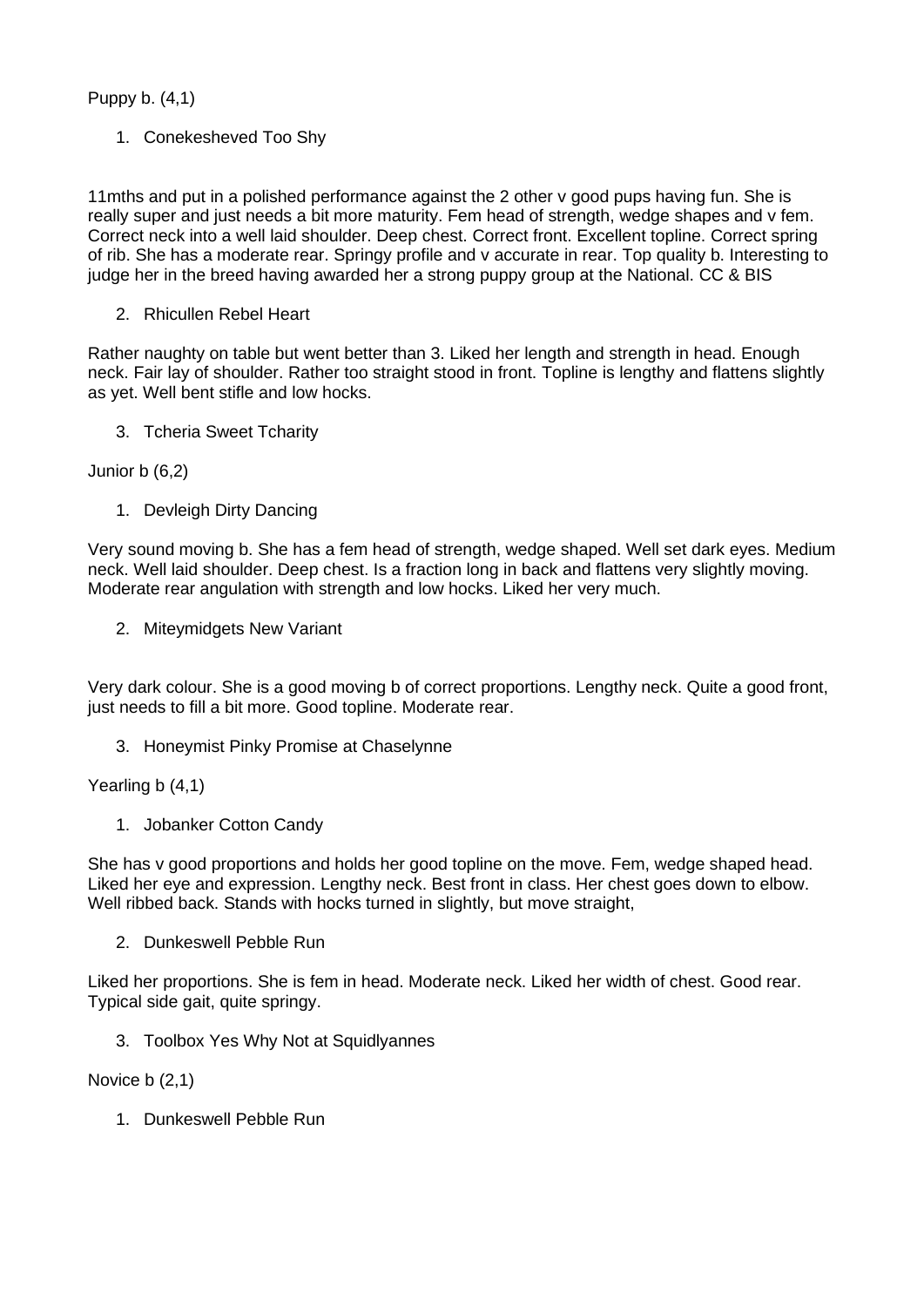Post grad b (8.3)

- 1. Jobanker Cotton Candy
- 2. Red Hot Chili of Lovely Star Generation at Silverkinn

She has a v good front and v good rear. Could be slightly more feminine in head, but wedge shaped with strength. Good eye colour. Lengthy neck. Her ribs go well back. Flatter in topline than ideal. She is accurate out and back and has an easy profile stride. Showed v well.

3. Rathsrigg Rosabella for Tobane

Limit  $b(4,1)$ 

1. Miteymidgets Little Hottie at Squidlyannes

She has v good proportions and holds her outline moving. Wedge head, could be cleaner in cheek. Medium neck. Best shoulder in class. Fair width of front. Deep chest. Ribs are more rounded than ideal. Good topline. Moderate rear with low hocks. Parallel going away and springy stride.

2. Kinnuva Hawaiian Velvet

Liked her proportions. She has a v good head, wedge shaped and fem. Good eyes. Medium neck. Well laid shoulder. Could be slightly tidier in front. Deep chest. Correct spring of rib strong rear with the best hind action in this class.

3. Grace Iz Moskovskoy Bemty

Open b (9,5)

Closely contested class.

1. Pengerrig Pure Heart

Liked her length and strength head but clearly feminine. Enough neck. Stands straight in front. Could be deeper in chest. Liked her body and rib. Some arch to her loin. Well bent stifle with low hocks. Moves very well. RCC

2. Miteymidgets Love In Bloom

She is of v good proportions. Super head. Length neck Similar front to winner and also slightly loose. Liked her width and depth of chest. Slightly better topline than 1. Moderate rear, not as good in hind action as 1.

3. Rathsrigg Willow